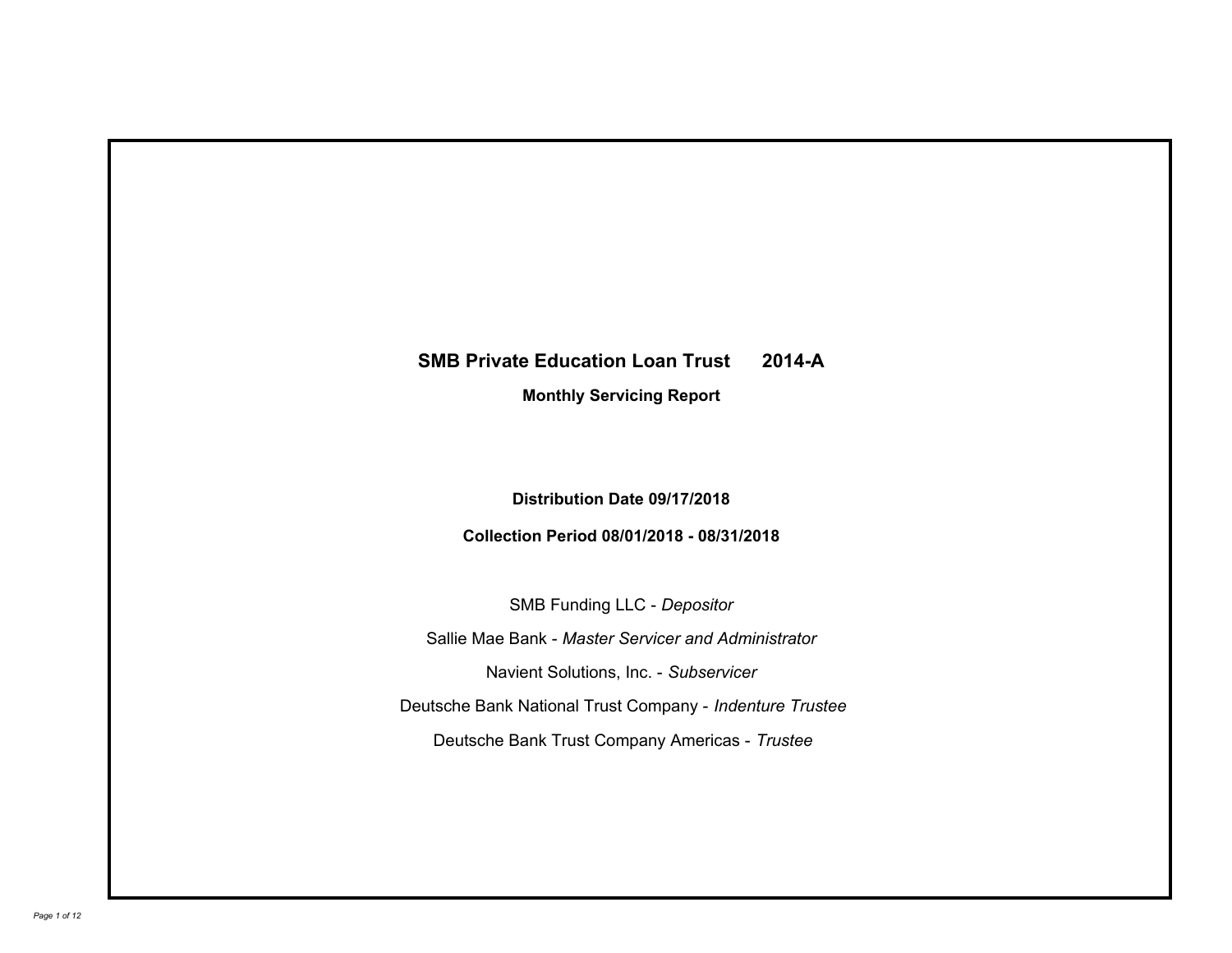| Т. | <b>Deal Parameters</b>                          |                                                                  |                  |                  |                  |
|----|-------------------------------------------------|------------------------------------------------------------------|------------------|------------------|------------------|
| Α  | <b>Student Loan Portfolio Characteristics</b>   |                                                                  | 08/07/2014       | 07/31/2018       | 08/31/2018       |
|    | <b>Principal Balance</b>                        |                                                                  | \$361,523,983.59 | \$225,358,018.13 | \$221,202,293.83 |
|    | Interest to be Capitalized Balance              |                                                                  | 17,313,307.43    | 6,075,419.92     | 6,083,513.51     |
|    | Pool Balance                                    |                                                                  | \$378,837,291.02 | \$231,433,438.05 | \$227,285,807.34 |
|    | Weighted Average Coupon (WAC)                   |                                                                  | 7.81%            | 8.79%            | 8.84%            |
|    | Weighted Average Remaining Term                 |                                                                  | 138.29           | 153.99           | 154.39           |
|    | Number of Loans                                 |                                                                  | 33,555           | 20,787           | 20,486           |
|    | Number of Borrowers                             |                                                                  | 26,651           | 16,444           | 16,205           |
|    | Pool Factor                                     |                                                                  |                  | 0.610904585      | 0.599956268      |
|    | Since Issued Total Constant Prepayment Rate (1) |                                                                  |                  | 7.74%            | 7.81%            |
| B  | <b>Debt Securities</b>                          | <b>Cusip/Isin</b>                                                | 08/15/2018       |                  | 09/17/2018       |
|    | A <sub>2</sub> A                                | 784456AB1                                                        | \$37,124,507.00  |                  | \$35,711,229.42  |
|    | A2B                                             | 784456AC9                                                        | \$37,124,507.00  |                  | \$35,711,229.43  |
|    | A <sub>3</sub>                                  | 784456AD7                                                        | \$50,000,000.00  |                  | \$50,000,000.00  |
|    | B                                               | 784456AE5                                                        | \$36,000,000.00  |                  | \$36,000,000.00  |
|    | $\mathsf{C}$                                    | 784456AF2                                                        | \$42,000,000.00  |                  | \$42,000,000.00  |
| С  |                                                 |                                                                  |                  |                  |                  |
|    | <b>Certificates</b>                             | <b>Cusip/Isin</b>                                                | 08/15/2018       |                  | 09/17/2018       |
|    | <b>Excess Distribution</b>                      | 784456105                                                        | \$100,000.00     |                  | \$100,000.00     |
| D  | <b>Account Balances</b>                         |                                                                  | 08/15/2018       |                  | 09/17/2018       |
|    | Reserve Account Balance                         |                                                                  | \$958,735.00     |                  | \$958,735.00     |
|    |                                                 |                                                                  |                  |                  |                  |
| E  | <b>Asset / Liability</b>                        |                                                                  | 08/15/2018       |                  | 09/17/2018       |
|    | Overcollateralization Percentage *              |                                                                  | 30.76%           |                  | 30.74%           |
|    | Specified Overcollateralization Amount *        |                                                                  | \$69,430,031.42  |                  | \$68,185,742.20  |
|    | Actual Overcollateralization Amount *           |                                                                  | \$71,184,424.05  |                  | \$69,863,348.49  |
|    |                                                 | * Based on the Rated debt securities (Class A and Class B Bonds) |                  |                  |                  |

(1) Since Issued Total CPR calculations found in monthly servicing reports issued on or prior to September 15, 2015 originally included loans that were removed from the pool by the sponsor because they became ineligible for the pool between the cut-off date and settlement date. On October 5, 2015, Since Issued Total CPR calculations were revised to exclude these loans and all prior monthly servicing reports were restated. For additional information, see 'Since Issued CPR Methodology' found on page 11 of this report.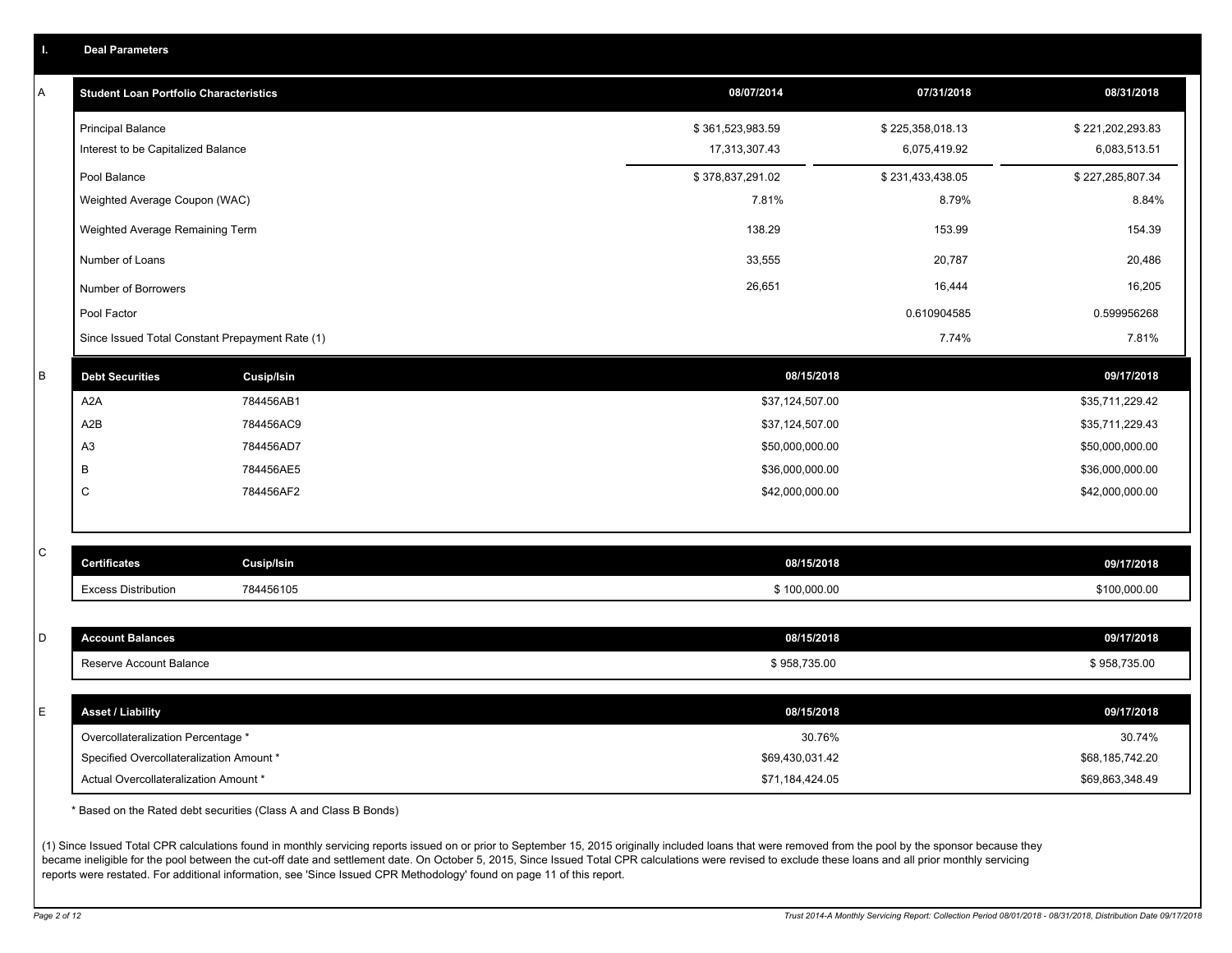| Α       | <b>Student Loan Principal Receipts</b>                           |                |
|---------|------------------------------------------------------------------|----------------|
|         | <b>Borrower Principal</b>                                        | 3,984,273.50   |
|         | <b>Consolidation Activity Principal</b>                          | 0.00           |
|         | Seller Principal Reimbursement                                   | 0.00           |
|         | Servicer Principal Reimbursement                                 | 0.00           |
|         | Delinquent Principal Purchases by Servicer                       | 0.00           |
|         | <b>Other Principal Deposits</b>                                  | 0.00           |
|         | <b>Total Principal Receipts</b>                                  | \$3,984,273.50 |
| В       | <b>Student Loan Interest Receipts</b>                            |                |
|         | Borrower Interest                                                | 1,255,748.29   |
|         | <b>Consolidation Activity Interest</b>                           | 0.00           |
|         | Seller Interest Reimbursement                                    | 0.00           |
|         | Servicer Interest Reimbursement                                  | (5,423.09)     |
|         | Delinquent Interest Purchases by Servicer                        | 0.00           |
|         | <b>Other Interest Deposits</b>                                   | 12,859.71      |
|         | <b>Total Interest Receipts</b>                                   | \$1,263,184.91 |
| C       | <b>Recoveries on Realized Losses</b>                             | \$54,906.99    |
| D       | <b>Investment Income</b>                                         | \$8,977.96     |
| Ε       | <b>Funds Borrowed from Next Collection Period</b>                | \$0.00         |
| F       |                                                                  |                |
|         | <b>Funds Repaid from Prior Collection Period</b>                 | \$0.00         |
| G       | Loan Sale or Purchase Proceeds                                   | \$0.00         |
| H       | Initial Deposits to Collection Account                           | \$0.00         |
|         | <b>Excess Transferred from Other Accounts</b>                    | \$0.00         |
| J       | <b>Borrower Benefit Reimbursements</b>                           | \$0.00         |
| Κ       | <b>Gross Swap Receipt</b>                                        | \$0.00         |
| L       | <b>Other Deposits</b>                                            | \$0.00         |
| м       | <b>Other Fees Collected</b>                                      | \$0.00         |
| N       | <b>AVAILABLE FUNDS</b>                                           | \$5,311,343.36 |
| $\circ$ | Non-Cash Principal Activity During Collection Period             | \$(171,450.80) |
| P       | Aggregate Purchased Amounts by the Depositor, Servicer or Seller | \$0.00         |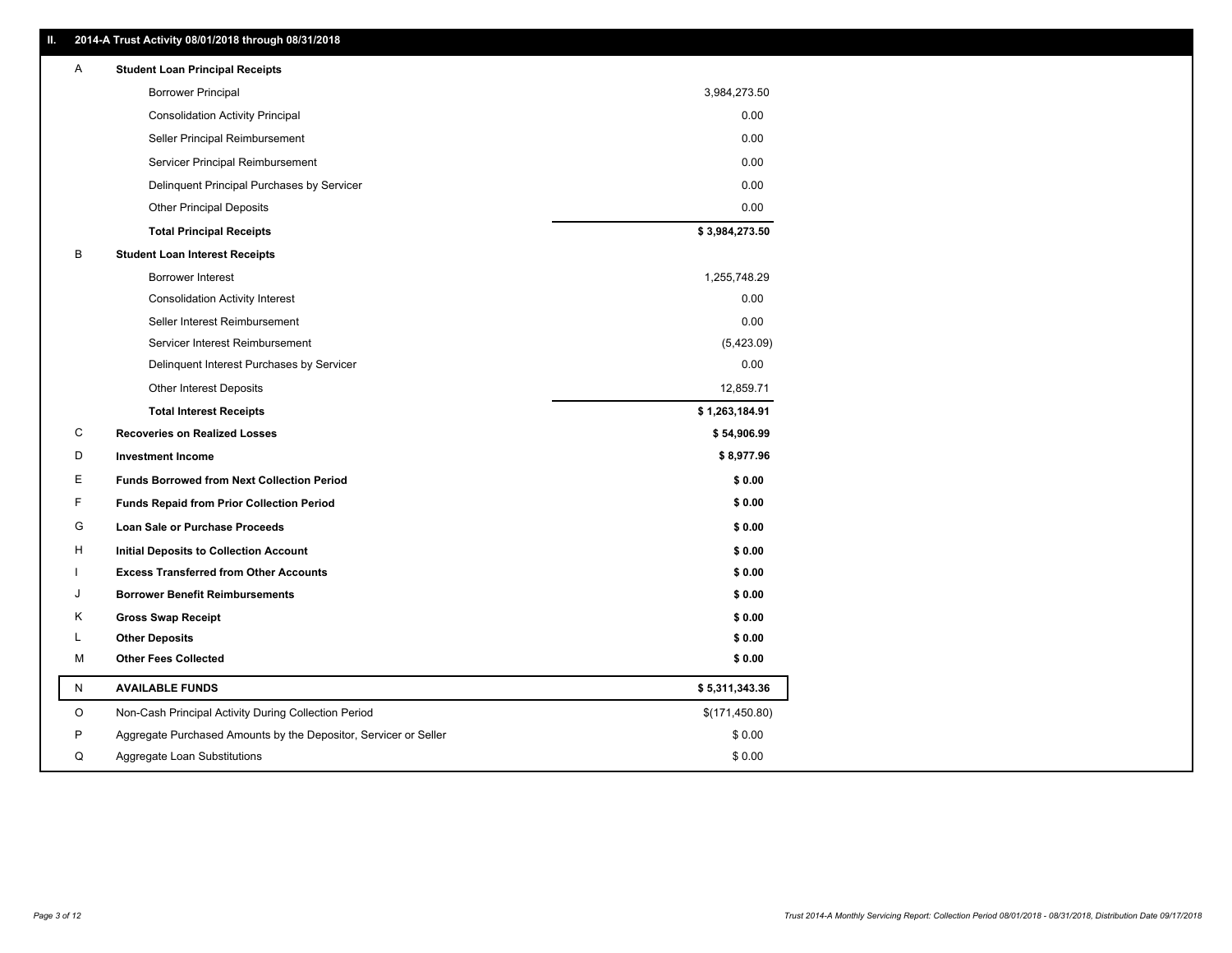|                   |                         |                          |         | 08/31/2018<br>07/31/2018 |                |                          |         |        |                  |                |
|-------------------|-------------------------|--------------------------|---------|--------------------------|----------------|--------------------------|---------|--------|------------------|----------------|
|                   |                         | <b>Wtd Avg</b><br>Coupon | # Loans | Principal                | % of Principal | <b>Wtd Avg</b><br>Coupon | # Loans |        | Principal        | % of Principal |
| INTERIM:          | IN SCHOOL               | 10.23%                   | 370     | \$4,744,533.74           | 2.087%         | 10.23%                   |         | 407    | \$5,209,204.99   | 2.251%         |
|                   | <b>GRACE</b>            | 9.95%                    | 298     | \$4,248,929.68           | 1.869%         | 9.91%                    |         | 260    | \$3,763,040.00   | 1.626%         |
|                   | <b>DEFERMENT</b>        | 10.05%                   | 1,101   | \$14,120,796.21          | 6.213%         | 10.08%                   |         | 1,093  | \$13,836,273.41  | 5.979%         |
| <b>REPAYMENT:</b> | <b>CURRENT</b>          | 8.59%                    | 17,208  | \$183,934,699.69         | 80.927%        | 8.52%                    |         | 17,421 | \$187,549,111.65 | 81.038%        |
|                   | 31-60 DAYS DELINQUENT   | 9.08%                    | 345     | \$4,714,165.84           | 2.074%         | 9.46%                    |         | 394    | \$4,931,564.52   | 2.131%         |
|                   | 61-90 DAYS DELINQUENT   | 9.70%                    | 218     | \$2,988,705.89           | 1.315%         | 9.47%                    |         | 192    | \$2,542,287.51   | 1.098%         |
|                   | 91-120 DAYS DELINQUENT  | 9.85%                    | 128     | \$1,508,886.55           | 0.664%         | 9.45%                    |         | 129    | \$1,959,500.51   | 0.847%         |
|                   | 121-150 DAYS DELINQUENT | 10.38%                   | 97      | \$1,390,887.45           | 0.612%         | 10.59%                   |         | 78     | \$1,032,170.37   | 0.446%         |
|                   | 151-180 DAYS DELINQUENT | 10.84%                   | 70      | \$969,734.64             | 0.427%         | 10.47%                   |         | 83     | \$1,003,324.90   | 0.434%         |
|                   | > 180 DAYS DELINQUENT   | 10.49%                   | 62      | \$768,992.78             | 0.338%         | 10.91%                   |         | 60     | \$1,007,342.64   | 0.435%         |
|                   | <b>FORBEARANCE</b>      | 9.73%                    | 589     | \$7,895,474.87           | 3.474%         | 9.76%                    |         | 670    | \$8,599,617.55   | 3.716%         |
| <b>TOTAL</b>      |                         |                          | 20,486  | \$227,285,807.34         | 100.00%        |                          |         | 20,787 | \$231,433,438.05 | 100.00%        |

Percentages may not total 100% due to rounding \*

\*\* Smart Option Interest Only loans and \$25 Fixed Payment loans classified as in repayment whether student borrowers are in school, in grace, in deferment or required to make full principal and interest payments on their l

\*\*\* To conform with company standard reporting these sections now include Princial and Interest Accrued to Capitalize.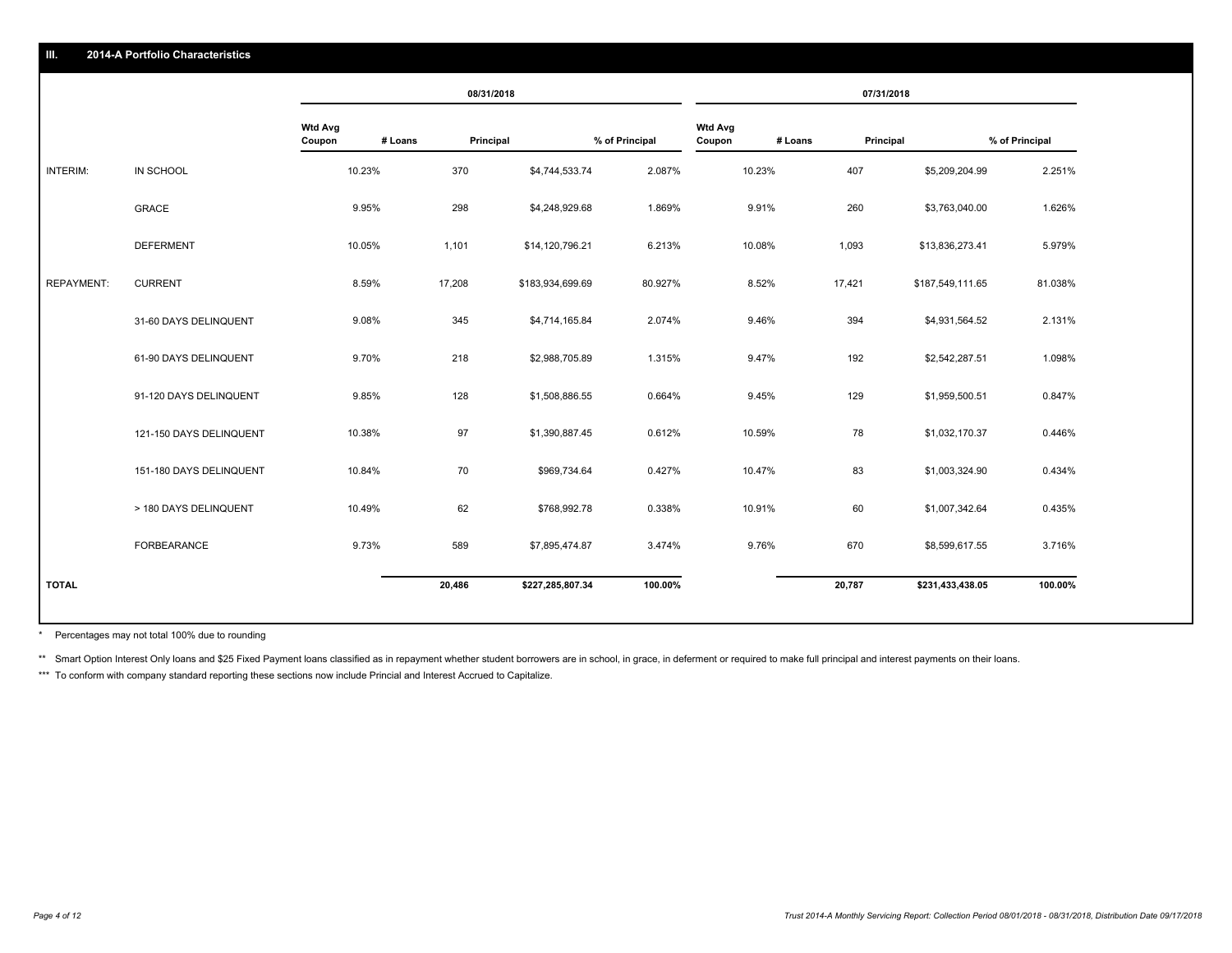|                                                         | 8/31/2018        | 7/31/2018        |
|---------------------------------------------------------|------------------|------------------|
| Pool Balance                                            | \$227,285,807.34 | \$231,433,438.05 |
| Total # Loans                                           | 20,486           | 20,787           |
| Total # Borrowers                                       | 16,205           | 16,444           |
| Weighted Average Coupon                                 | 8.84%            | 8.79%            |
| Weighted Average Remaining Term                         | 154.39           | 153.99           |
| Percent of Pool - Cosigned                              | 93.6%            | 93.7%            |
| Percent of Pool - Non Cosigned                          | 6.4%             | 6.3%             |
| Borrower Interest Accrued for Period                    | \$1,672,892.25   | \$1,694,905.27   |
| <b>Outstanding Borrower Interest Accrued</b>            | \$7,679,202.11   | \$7,724,123.51   |
| Gross Principal Realized Loss - Periodic *              | \$566,141.79     | \$346,495.05     |
| Gross Principal Realized Loss - Cumulative *            | \$10,801,362.78  | \$10,235,220.99  |
| Delinguent Principal Purchased by Servicer - Periodic   | \$0.00           | \$0.00           |
| Delinquent Principal Purchased by Servicer - Cumulative | \$0.00           | \$0.00           |
| Recoveries on Realized Losses - Periodic                | \$54,906.99      | \$28,335.29      |
| Recoveries on Realized Losses - Cumulative              | \$709,070.98     | \$654,163.99     |
| Net Losses - Periodic                                   | \$511,234.80     | \$318,159.76     |
| Net Losses - Cumulative                                 | \$10,092,291.80  | \$9,581,057.00   |
| <b>Cumulative Gross Defaults</b>                        | \$10,801,362.78  | \$10,235,220.99  |
| Change in Gross Defaults                                | \$566,141.79     | \$346,495.05     |
| Non-Cash Principal Activity - Capitalized Interest      | \$394,740.12     | \$561,757.63     |
| Since Issued Total Constant Prepayment Rate (CPR) (1)   | 7.81%            | 7.74%            |
| <b>Loan Substitutions</b>                               | \$0.00           | \$0.00           |
| <b>Cumulative Loan Substitutions</b>                    | \$0.00           | \$0.00           |
| <b>Unpaid Master Servicing Fees</b>                     | \$0.00           | \$0.00           |
| <b>Unpaid Sub-Servicing Fees</b>                        | \$0.00           | \$0.00           |
| <b>Unpaid Administration Fees</b>                       | \$0.00           | \$0.00           |
| <b>Unpaid Carryover Master Servicing Fees</b>           | \$0.00           | \$0.00           |
| Unpaid Carryover Sub-Servicing Fees                     | \$0.00           | \$0.00           |
| Note Interest Shortfall                                 | \$0.00           | \$0.00           |

\* In accordance with the Sub-Servicer's current policies and procedures, after September 1, 2017 loans subject to bankruptcy claims generally will not be reported as a charged-off unless and until they are delinquent for 2

(1) Since Issued Total CPR calculations found in monthly servicing reports issued on or prior to September 15, 2015 originally included loans that were removed from the pool by the sponsor because they became ineligible fo between the cut-off date and settlement date. On October 5, 2015, Since Issued Total CPR calculations were revised to exclude these loans and all prior monthly servicing reports were restated. For additional information, s CPR Methodology' found on page 11 of this report.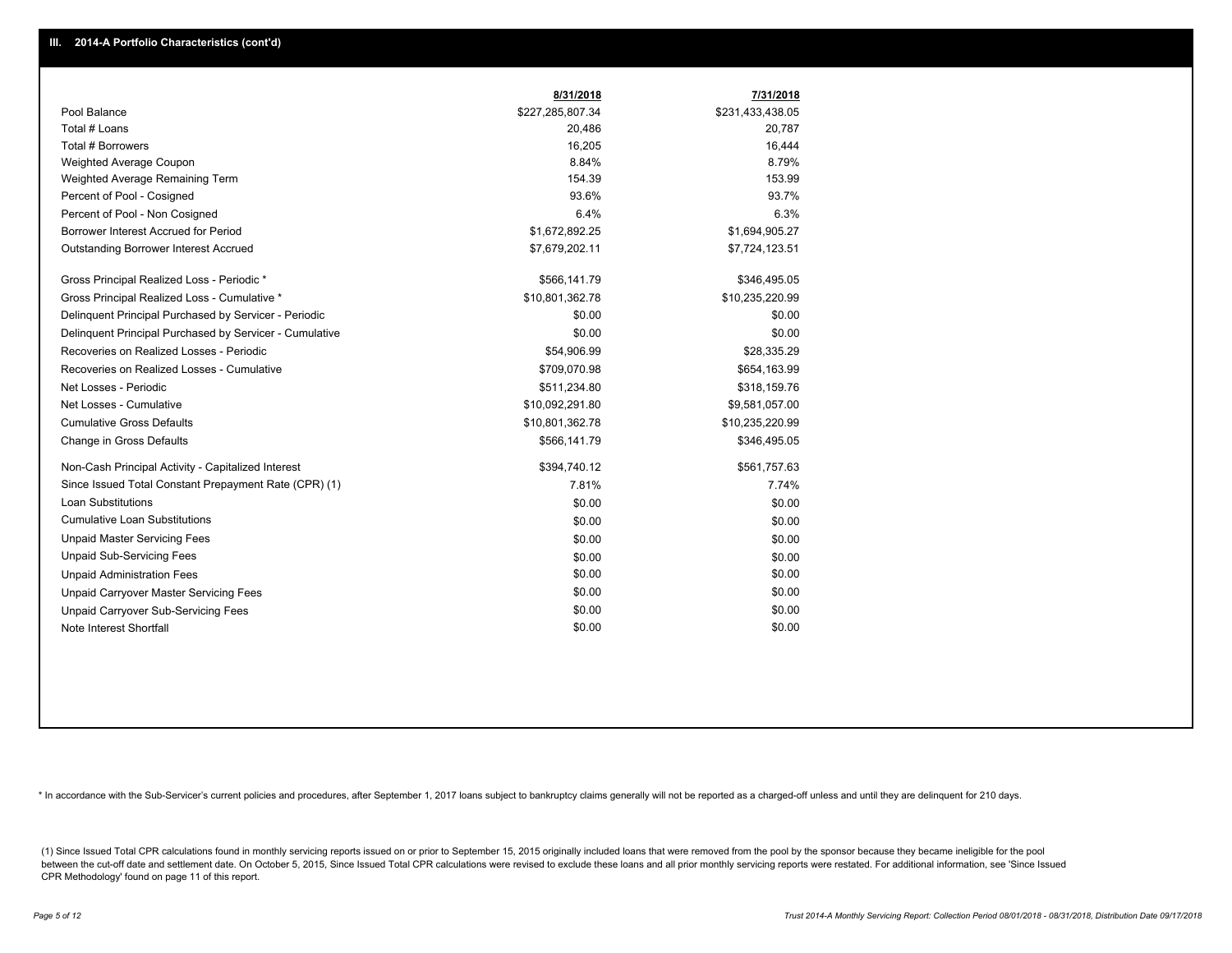# **IV. 2014-A Portfolio Statistics by Loan Program**

|                                                        | Weighted<br><b>Average Coupon</b> | # LOANS | <b>\$ AMOUNT</b> | $%$ *    |
|--------------------------------------------------------|-----------------------------------|---------|------------------|----------|
| - Smart Option Deferred Loans                          | 9.14%                             | 9,799   | \$109,031,833.47 | 47.971%  |
| - Smart Option Fixed Pay Loans                         | 8.86%                             | 5,932   | \$79,821,798.38  | 35.120%  |
| - Smart Option Interest-Only Loans                     | 7.95%                             | 4,755   | \$38,432,175.49  | 16.909%  |
| - Other Loan Programs                                  | $0.00\%$                          | 0.00    | \$0.00           | 0.000%   |
| <b>Total</b>                                           | 8.84%                             | 20,486  | \$227,285,807.34 | 100.000% |
| Prime Indexed Loans -- Monthly Reset Adjustable        |                                   |         | \$0.00           |          |
| Prime Indexed Loans -- Monthly Reset Non-Adjustable    |                                   |         | \$0.00           |          |
| Prime Indexed Loans -- Quarterly Reset Adjustable      |                                   |         | \$0.00           |          |
| Prime Indexed Loans -- Quarterly Reset Non-Adjustable  |                                   |         | \$0.00           |          |
| Prime Indexed Loans -- Annual Reset                    |                                   |         | \$0.00           |          |
| <b>T-Bill Indexed Loans</b>                            |                                   |         | \$0.00           |          |
| Fixed Rate Loans                                       |                                   |         | \$30,509,320.79  |          |
| <b>LIBOR Indexed Loans</b>                             |                                   |         | \$196,776,486.55 |          |
|                                                        |                                   |         |                  |          |
| * Note: Percentages may not total 100% due to rounding |                                   |         |                  |          |

To conform with company standard reporting these sections now include Princial and Interest Accrued to Capitalize.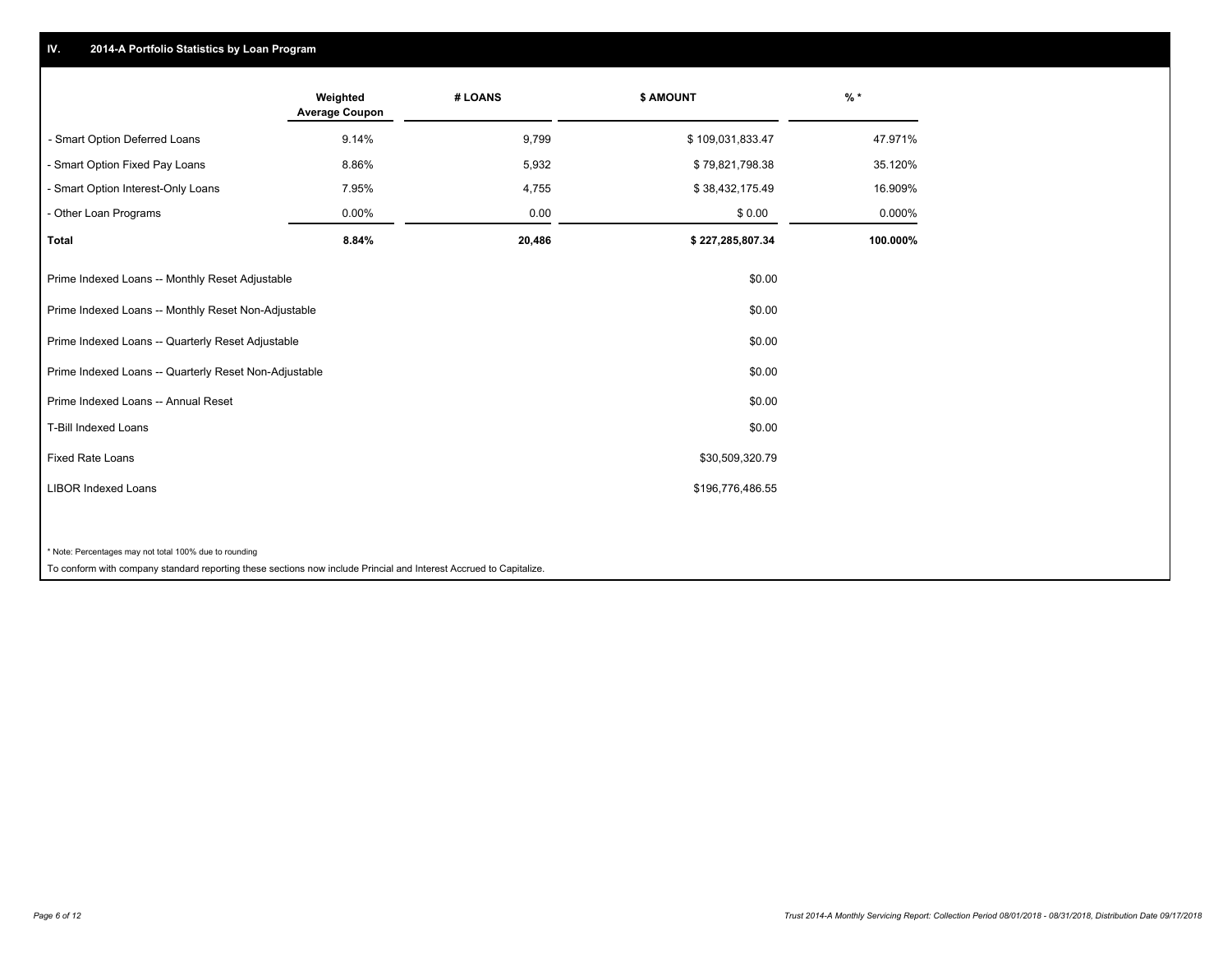**viii. Regular Principal Distribution Amount (iv - v) - (vi - vii) \$ 1,148,948.86** vii. Specified Overcollateralization Amount **by a contract of the Contract of Contract State State State State State State State State State State State State State State State State State State State State State State Sta** vi. Pool Balance \$ 227,285,807.34 v. First Priority Principal Distribution Amount **Amount 3 0.00** Solution 3 and 3 and 3 and 3 and 3 and 3 and 3 and 3 and 3 and 3 and 3 and 3 and 3 and 3 and 3 and 3 and 3 and 3 and 3 and 3 and 3 and 3 and 3 and 3 and 3 and iv. Class A and B Notes Outstanding and the state of the state of the state of the state of the state of the state of the state of the state of the state of the state of the state of the state of the state of the state of **iii. First Priority Principal Distribution Amount (i - ii) \$ 0.00** \$ 958,735.00 \$ 958,735.00 Specified Reserve Account Balance Actual Reserve Account Balance **B. Principal Distribution Amount** i. Class A Notes Outstanding the control of the control of the control of the control of the control of the control of the control of the control of the control of the control of the control of the control of the control o ii. Pool Balance  $$27,285,807.34$ ix. Notes Outstanding \$ 202,249,014.00 x. First Priority Principal Distribution Amount 6 1000 to the state of the state of the state of the state of the state of the state of the state of the state of the state of the state of the state of the state of the stat xi. Regular Principal Distribution Amount \$ 1,148,948.86 xii. Available Funds (after payment of waterfall items A through J) \* **xiii. Additional Principal Distribution Amount (min(ix - x - xi, xiii)) \$ 1,677,606.29** \$ 3,355,212.58

\* Represents 50% of value if the principal balance of the notes is greater than 10% of initial principal balance of the notes or the Class A and Class B note are reduced to 0, otherwise the full value is shown.

# **V. 2014-A Reserve Account and Principal Distribution Calculations**

**A. Reserve Account**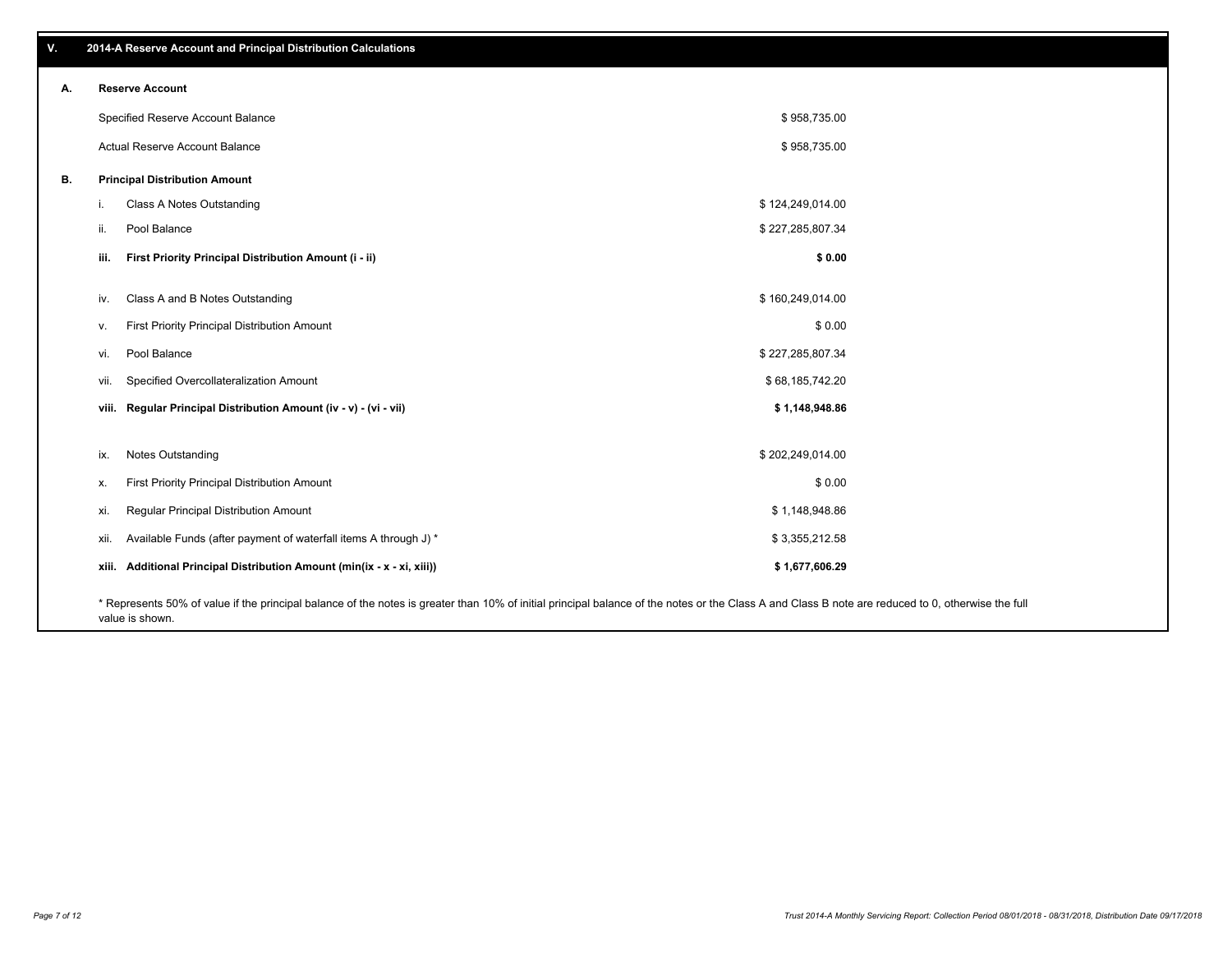| VI. |  |  | 2014-A Waterfall for Distributions |
|-----|--|--|------------------------------------|
|-----|--|--|------------------------------------|

|              |                                                                                        | Paid             | <b>Funds Balance</b> |
|--------------|----------------------------------------------------------------------------------------|------------------|----------------------|
|              | <b>Total Available Funds</b>                                                           |                  | \$5,311,343.36       |
| A            | <b>Trustee Fees</b>                                                                    | \$0.00           | \$5,311,343.36       |
| B            | i. Master Servicing Fees                                                               | \$9,454.65       | \$5,301,888.71       |
|              | ii. Sub-Servicing Fees                                                                 | \$146,581.79     | \$5,155,306.92       |
| C            | i. Administration Fees                                                                 | \$6,667.00       | \$5,148,639.92       |
|              | ii. Unreimbursed Administrator Advances plus any Unpaid                                | \$0.00           | \$5,148,639.92       |
| D            | Class A Noteholders Interest Distribution Amount                                       | \$366,978.48     | \$4,781,661.44       |
| Е            | <b>First Priority Principal Payment</b>                                                | \$0.00           | \$4,781,661.44       |
| F            | Class B Noteholders Interest Distribution Amount                                       | \$120,000.00     | \$4,661,661.44       |
| G            | Class C Noteholders Interest Distribution Amount                                       | \$157,500.00     | \$4,504,161.44       |
| H            | Reinstatement Reserve Account                                                          | \$0.00           | \$4,504,161.44       |
| $\mathbf{I}$ | Regular Principal Distribution                                                         | \$1,148,948.86   | \$3,355,212.58       |
| J            | i. Carryover Master Servicing Fees                                                     | \$0.00           | \$3,355,212.58       |
|              | ii. Carryover Sub-servicing Fees                                                       | \$0.00           | \$3,355,212.58       |
| Κ            | Additional Principal Distribution Amount                                               | \$1,677,606.29   | \$1,677,606.29       |
| L            | Unpaid Expenses of Trustee                                                             | \$0.00           | \$1,677,606.29       |
| м            | Unpaid Expenses of Administrator                                                       | \$0.00           | \$1,677,606.29       |
| N            | Remaining Funds to the Excess Distribution Certificateholder                           | \$1,677,606.29   | \$0.00               |
|              |                                                                                        |                  |                      |
|              | <b>Waterfall Conditions</b>                                                            |                  |                      |
|              | <b>Class C Noteholders' Interest Distribution Condition</b>                            |                  |                      |
|              | Pool Balance<br>i.                                                                     | \$227,285,807.34 |                      |
|              | ii.<br>Class A and B Notes Outstanding                                                 | \$160,249,014.00 |                      |
|              | Class C Noteholders' Interest Distribution Ratio (i / ii)<br>iii.                      | 141.83%          |                      |
|              | iv.<br>Minimum Ratio                                                                   | 110.00%          |                      |
|              | Is the Class C Noteholders' Interest Distribution Condition Satisfied (iii > iv)<br>v. | Y                |                      |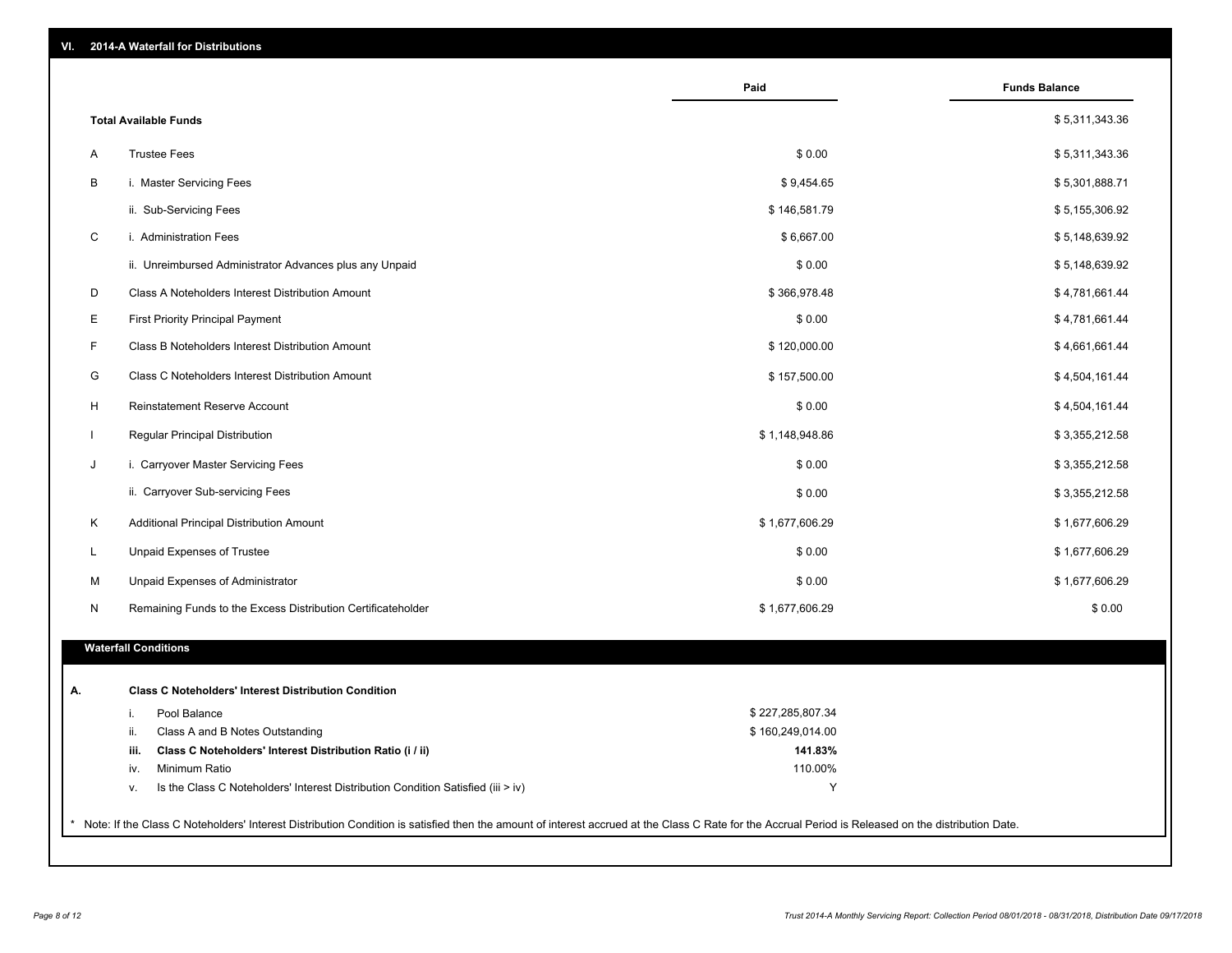## **VII. 2014-A Distributions**

#### **Distribution Amounts**

|                                                            | A <sub>2</sub> A        | A <sub>2</sub> B        | A3                      |
|------------------------------------------------------------|-------------------------|-------------------------|-------------------------|
| Cusip/Isin                                                 | 784456AB1               | 784456AC9               | 784456AD7               |
| <b>Beginning Balance</b>                                   | \$37,124,507.00         | \$37,124,507.00         | \$50,000,000.00         |
| Index                                                      | <b>FIXED</b>            | <b>LIBOR</b>            | <b>LIBOR</b>            |
| Spread/Fixed Rate                                          | 3.05%                   | 1.15%                   | 1.50%                   |
| Record Date (Days Prior to Distribution)                   | 1 NEW YORK BUSINESS DAY | 1 NEW YORK BUSINESS DAY | 1 NEW YORK BUSINESS DAY |
| <b>Accrual Period Begin</b>                                | 8/15/2018               | 8/15/2018               | 8/15/2018               |
| <b>Accrual Period End</b>                                  | 9/15/2018               | 9/17/2018               | 9/17/2018               |
| Daycount Fraction                                          | 0.08333333              | 0.09166667              | 0.09166667              |
| Interest Rate*                                             | 3.05000%                | 3.21269%                | 3.56269%                |
| <b>Accrued Interest Factor</b>                             | 0.002541667             | 0.002944966             | 0.003265799             |
| <b>Current Interest Due</b>                                | \$94,358.12             | \$109,330.40            | \$163,289.96            |
| Interest Shortfall from Prior Period Plus Accrued Interest | $$ -$                   | $\mathsf{\$}$ -         | $\frac{2}{3}$ -         |
| <b>Total Interest Due</b>                                  | \$94,358.12             | \$109,330.40            | \$163,289.96            |
| <b>Interest Paid</b>                                       | \$94,358.12             | \$109,330.40            | \$163,289.96            |
| <b>Interest Shortfall</b>                                  | $$ -$                   | $\mathsf{\$}$ -         | $\frac{2}{3}$ -         |
| <b>Principal Paid</b>                                      | \$1,413,277.58          | \$1,413,277.57          | $\frac{2}{3}$ -         |
| <b>Ending Principal Balance</b>                            | \$35,711,229.42         | \$35,711,229.43         | \$50,000,000.00         |
| Paydown Factor                                             | 0.020783494             | 0.020783494             | 0.000000000             |
| <b>Ending Balance Factor</b>                               | 0.525165139             | 0.525165139             | 1.000000000             |

\* Pay rates for Current Distribution. For the interest rates applicable to the next distribution date, please see https://www.salliemae.com/about/investors/data/SMBabrate.txt.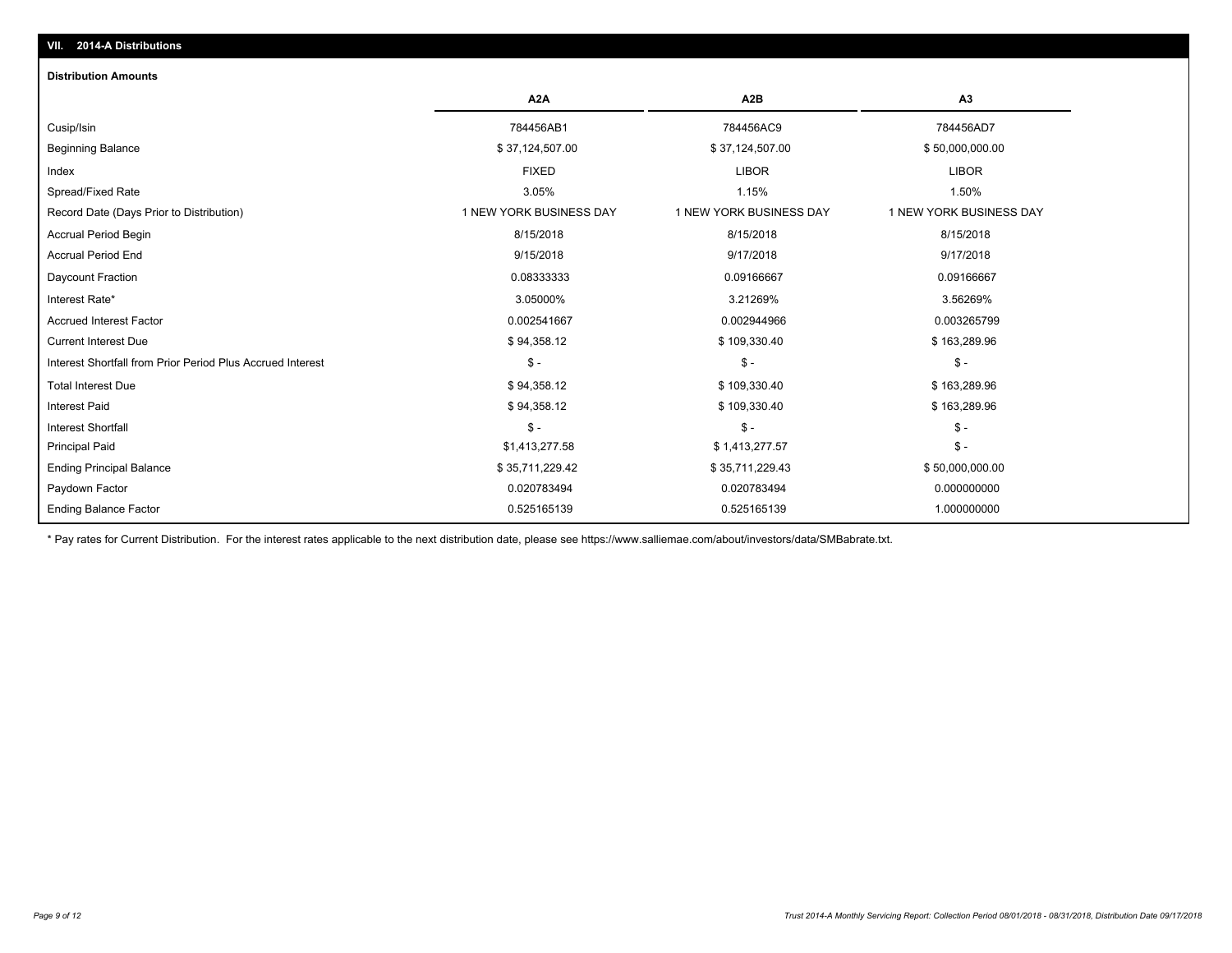| <b>Distribution Amounts</b>                                |                         |                         |
|------------------------------------------------------------|-------------------------|-------------------------|
|                                                            | в                       | C                       |
| Cusip/Isin                                                 | 784456AE5               | 784456AF2               |
|                                                            |                         |                         |
| <b>Beginning Balance</b>                                   | \$36,000,000.00         | \$42,000,000.00         |
| Index                                                      | <b>FIXED</b>            | <b>FIXED</b>            |
| Spread/Fixed Rate                                          | 4.00%                   | 4.50%                   |
| Record Date (Days Prior to Distribution)                   | 1 NEW YORK BUSINESS DAY | 1 NEW YORK BUSINESS DAY |
| Accrual Period Begin                                       | 8/15/2018               | 8/15/2018               |
| <b>Accrual Period End</b>                                  | 9/15/2018               | 9/15/2018               |
| Daycount Fraction                                          | 0.08333333              | 0.08333333              |
| Interest Rate*                                             | 4.00000%                | 4.50000%                |
| <b>Accrued Interest Factor</b>                             | 0.003333333             | 0.003750000             |
| <b>Current Interest Due</b>                                | \$120,000.00            | \$157,500.00            |
| Interest Shortfall from Prior Period Plus Accrued Interest | $\mathsf{\$}$ -         | $\mathbb{S}$ -          |
| <b>Total Interest Due</b>                                  | \$120,000.00            | \$157,500.00            |
| <b>Interest Paid</b>                                       | \$120,000.00            | \$157,500.00            |
| <b>Interest Shortfall</b>                                  | $\mathcal{S}$ -         | $\mathbb{S}$ -          |
| <b>Principal Paid</b>                                      | $S -$                   | $S -$                   |
| <b>Ending Principal Balance</b>                            | \$36,000,000.00         | \$42,000,000.00         |
| Paydown Factor                                             | 0.000000000             | 0.000000000             |
| <b>Ending Balance Factor</b>                               | 1.000000000             | 1.000000000             |

\* Pay rates for Current Distribution. For the interest rates applicable to the next distribution date, please see https://www.salliemae.com/about/investors/data/SMBabrate.txt.

**VII. 2014-A Distributions**